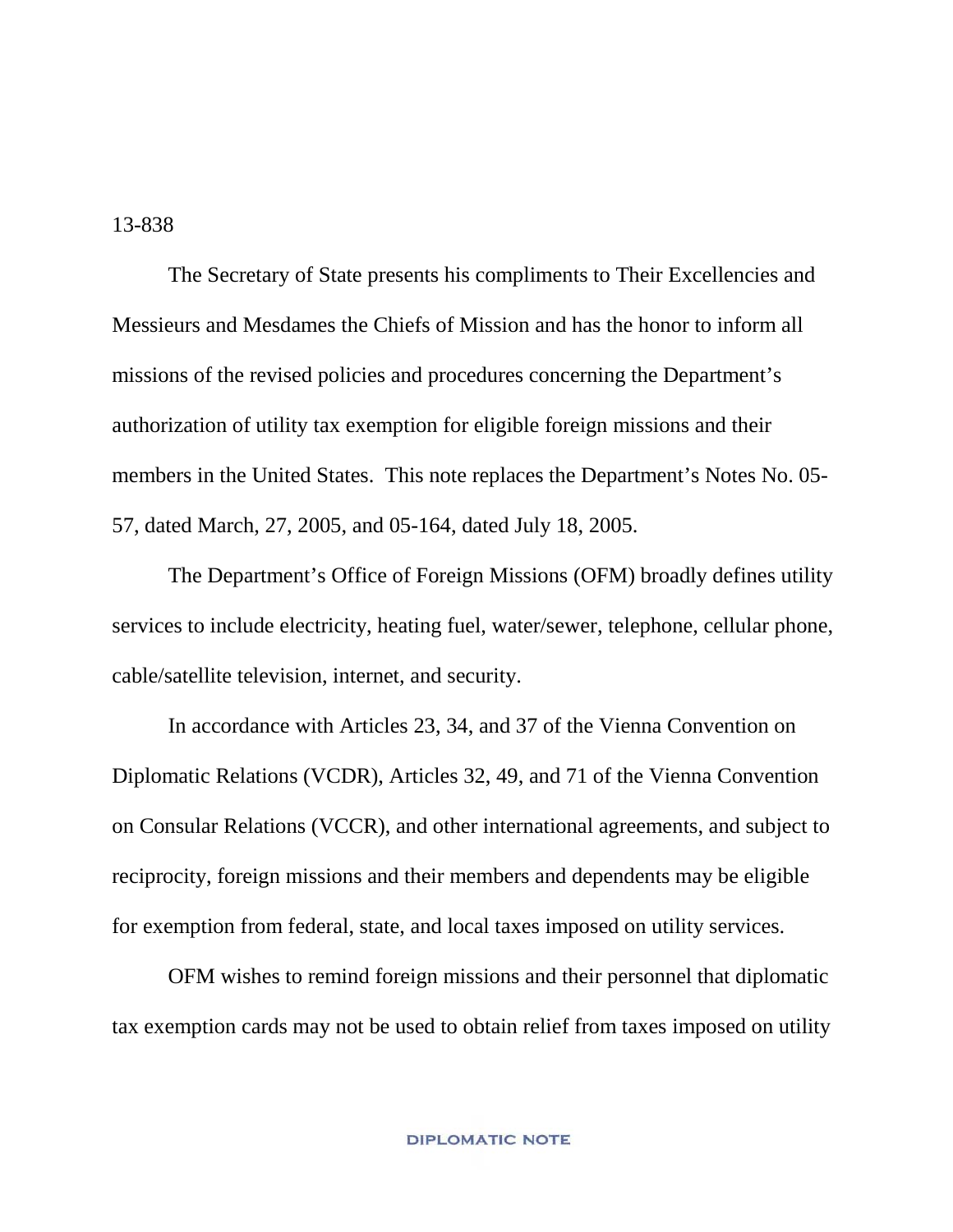services and that requests for tax exemption on utility services may not be submitted directly to utility vendors.

Rather, eligible missions and their members should submit an application for utility tax exemption on the Department's E-Government (E-Gov) system for each account held at each utility company. Missions and their members located in New York must also upload via E-Gov Form DTF-950, *Certificate of Sales Tax Exemption for Diplomatic Missions & Personnel*. Form DTF-950 can be found at [http://www.tax.ny.gov/pdf/current\\_forms/st/dtf950.pdf.](http://www.tax.ny.gov/pdf/current_forms/st/dtf950.pdf)

If a utility company does not appear in E-Gov, the applicant should e-mail the following information about the company to [OFMTaxCustoms@state.gov:](mailto:OFMTaxCustoms@state.gov) utility type, name, address, phone number, fax number, email address, and a point of contact. OFM will then add the requested company to E-Gov.

Utility tax exemption applications may be submitted as official or personal requests, as appropriate. Official requests must include a point of contact (who may be an employee not otherwise entitled to privileges, such as a U.S. citizen, lawful permanent resident, or someone "permanently resident in" the United States for purposes of the VCDR or VCCR). If the address for which the mission is requesting utility tax exemption does not match the primary mission address on file, the mission should add a remark to explain. Personal requests must include the correct name and personal identification number for the requestor. The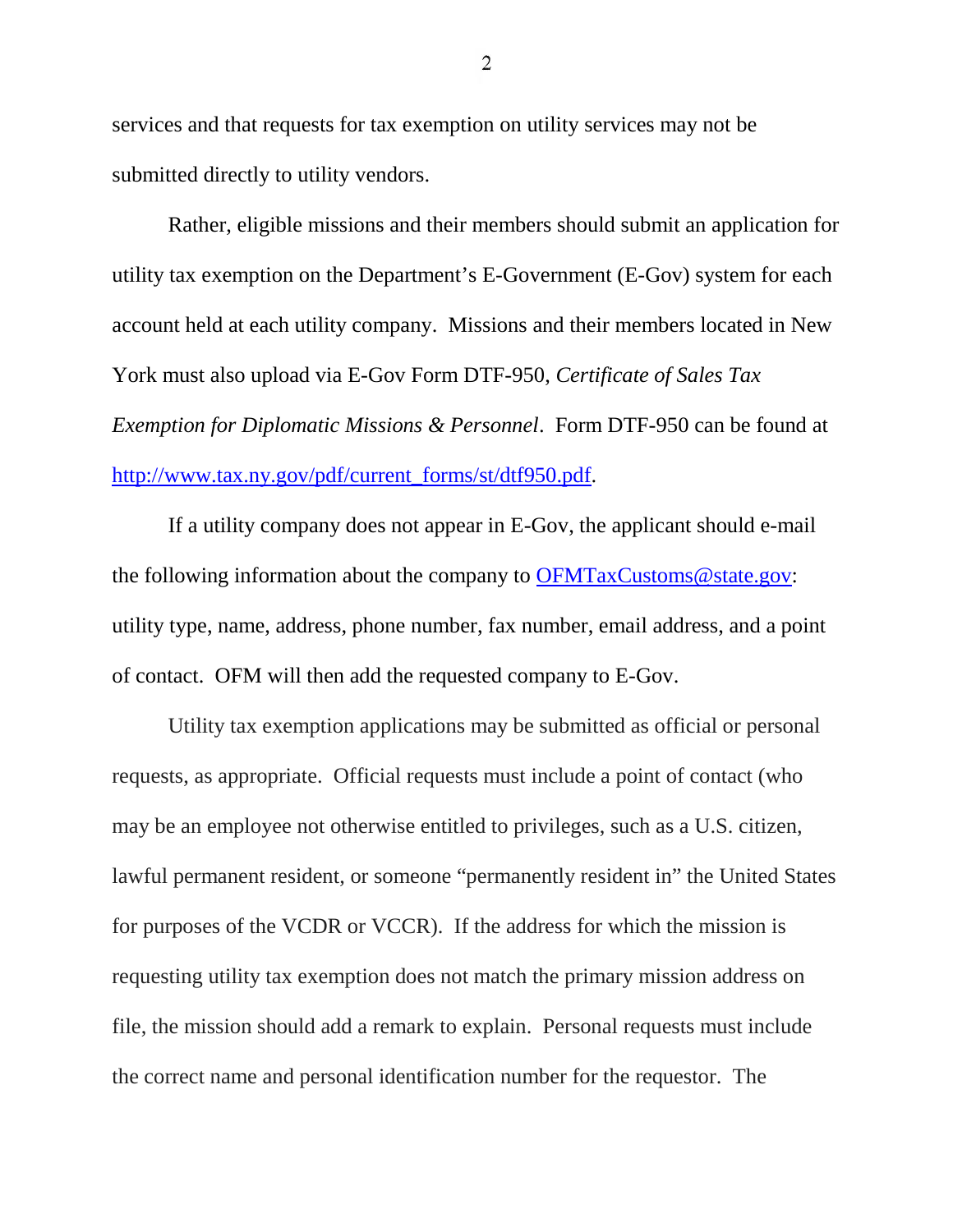requestor should add a remark if his or her address has changed since previously contacting OFM.

The requestor must be the same as the name on the utility bill. Therefore, if a utility bill for an official residence is in the name of the occupant, the application for tax exemption must be submitted as a personal request under the same name. If a utility bill for an official residence is in the name of the mission, the application for tax exemption must be submitted as an official request.

Please note that it may take up to three billing cycles for a tax exemption to be reflected on the utility bill. If an OFM-authorized tax exemption does not appear on a bill after this three-billing-cycle period, please contact OFM.

In addition to taxes, governing authorities and utility providers may also impose fees and surcharges associated with the provision of services. Some surcharges may appear on monthly billing statements as taxes, such "Gross Receipts Tax" or "Delivery Tax"; however, these in fact are surcharges levied by the District of Columbia, Maryland, New York, and several other states on all utility accounts. A common example of a fee that is associated with utility services is the "911 Emergency Response Fee." This fee is imposed by most local taxing authorities throughout the United States as compensation for providing emergency response services to the public. This charge and other surcharges described above

3